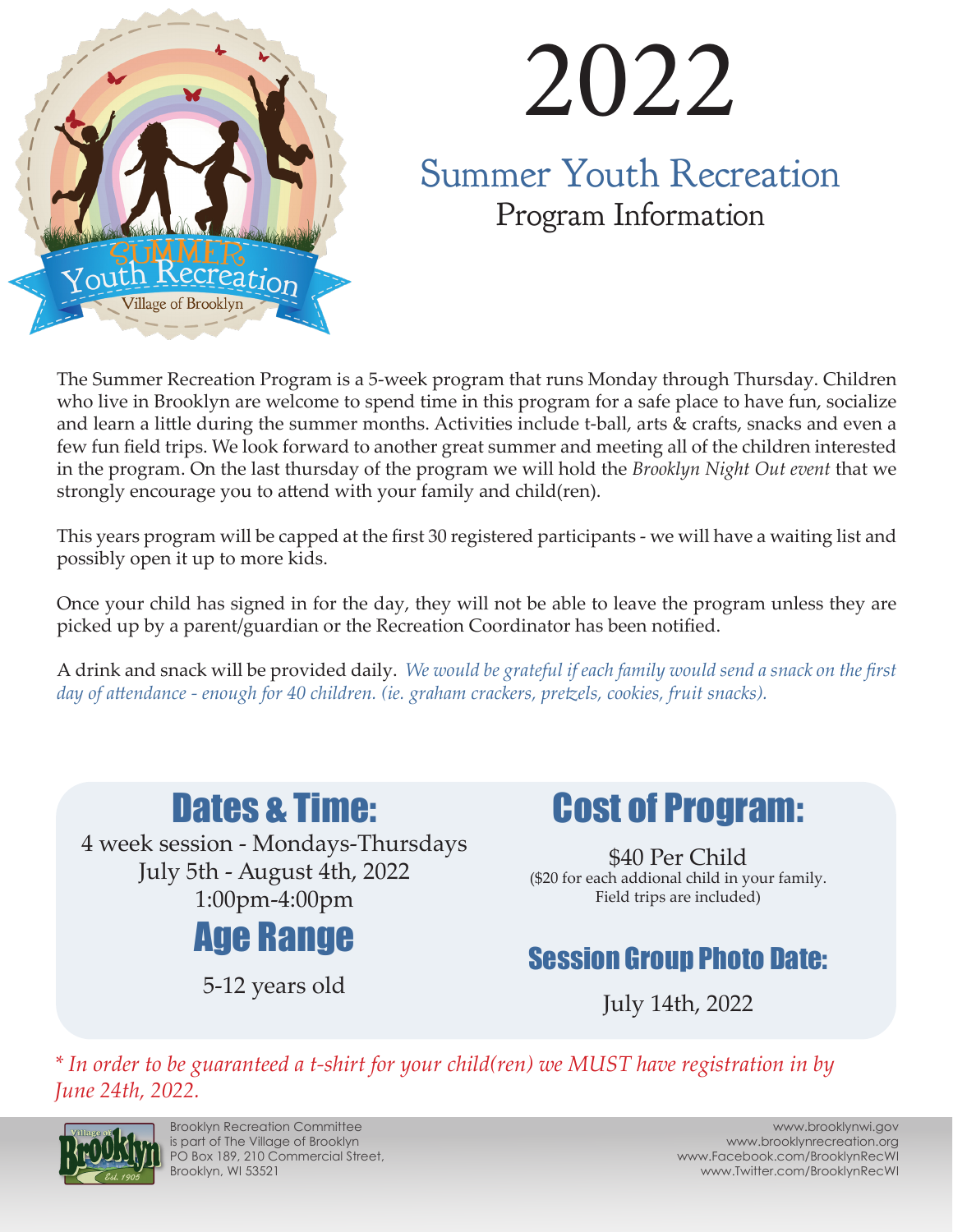

## Summer Youth Recreation Registration Form

#### Child's Information:

|                                                                                                                                                                                                                    | Date of Birth $\frac{1}{\sqrt{2}}$ |  |  |  |  |  |  |
|--------------------------------------------------------------------------------------------------------------------------------------------------------------------------------------------------------------------|------------------------------------|--|--|--|--|--|--|
| Any special conditions that should be known (Such as medications, allergies, etc.)?                                                                                                                                |                                    |  |  |  |  |  |  |
| <b>T-Shirt Size:</b>                                                                                                                                                                                               |                                    |  |  |  |  |  |  |
| ___ Small (6-8) ___ Medium (10-12) ___ Large (14-16) ___ Adult Small ___ Adult Medium ___ Adult Large<br>* In order to be guaranteed a t-shirt for your child(ren) we MUST have registration in by June 18th, 2021 |                                    |  |  |  |  |  |  |
| Parent(s)/ Guardian(s) Information:                                                                                                                                                                                |                                    |  |  |  |  |  |  |
|                                                                                                                                                                                                                    |                                    |  |  |  |  |  |  |
|                                                                                                                                                                                                                    |                                    |  |  |  |  |  |  |
|                                                                                                                                                                                                                    |                                    |  |  |  |  |  |  |
|                                                                                                                                                                                                                    |                                    |  |  |  |  |  |  |
| <b>Emergency Contact(s):</b>                                                                                                                                                                                       |                                    |  |  |  |  |  |  |
|                                                                                                                                                                                                                    |                                    |  |  |  |  |  |  |
|                                                                                                                                                                                                                    |                                    |  |  |  |  |  |  |
|                                                                                                                                                                                                                    |                                    |  |  |  |  |  |  |
|                                                                                                                                                                                                                    |                                    |  |  |  |  |  |  |

My child has my permission to participate in Brooklyn's Summer Recreation Program. I understand that my child is not covered by the Village of Brooklyn insurance and that I am responsible for any injury that may occur during activities and field trips.

\_\_\_\_\_\_I grant Brooklyn Recreation the right to take photographs of me and my family in connection with the above-identified event. I agree Brooklyn Recreation may use such photographs for any lawful purpose, including publicity, illustration, advertising, and Web content.

I paid \$40.00 and \$20.00 for each additional child. Checks made payable to the Village of Brooklyn.

Please See Additional Children Form enclosed.

Signature:

Date:

*A successful program requires parent involvement.*

*Please consider contributing to the success of your children's summer recreation activities. On July 5th, Summer Youth Recreation Crew will meet at 1pm here: Brooklyn Community Building, 102 N Rutland Ave, Brooklyn, 53521*